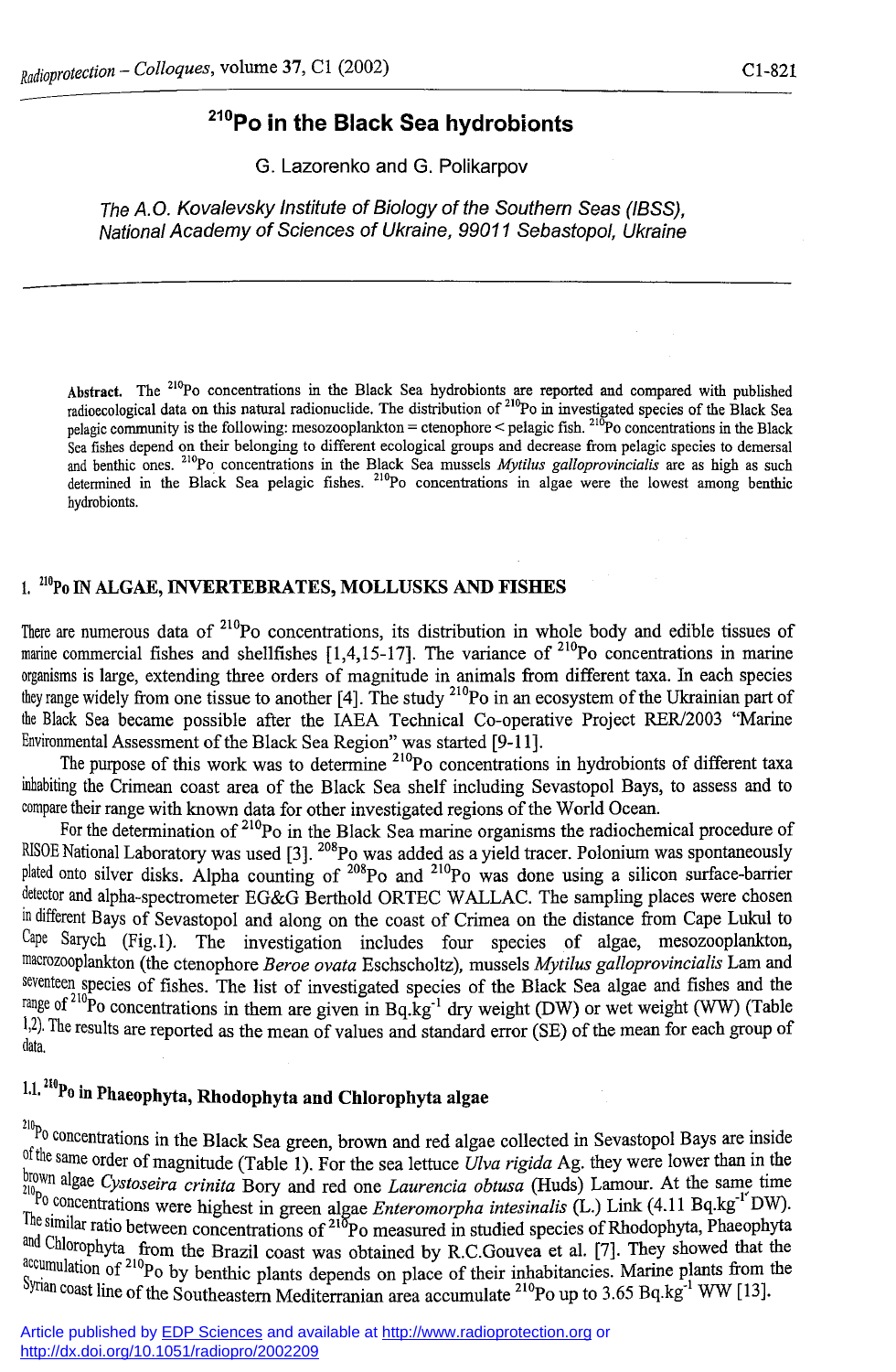

**Figure 1: The scheme-map of the Sevastopol Bays** 

**Table 1. The <sup>210</sup>Po concentrations in the investigated species of algae from the Crimea coast including Sevastopol Bays, 1999** 

| Taxonomy<br>of algae | Latin (English) name of algae                                          | Place and date of collection | <sup>210</sup> Po concentration,<br>Bg.kg DW |
|----------------------|------------------------------------------------------------------------|------------------------------|----------------------------------------------|
| Phaeophyta           | Cystoseira crinita Bory (Cystoseira)                                   | Streletskaya Bay, 23 June    | $1.67 \pm 0.35$                              |
| Rhodophyta           | Cystoseira crinita Bory (Cystoseira)<br>Laurencia obtusa (Huds) Lamour | Kamyshovaya Bay, 4 July      | $2.09 \pm 0.28$                              |
|                      | (Laurencia)                                                            | Kamyshovaya Bay, 4 July      | $2.08 + 0.32$                                |
| Chlorophyta          | Ulva rigida Ag. (Sea lettuce)                                          | Kamyshovaya Bay, 4 July      | $1.06 \pm 0.14$                              |
| Chlorophyta          | Enteromprpha intestinalis (Link                                        |                              |                                              |
|                      | Enteromorpha)                                                          | Kamyshovaya Bay, 4 July      | $4.11 \pm 0.56$                              |

## **1.2.** <sup>21</sup>°Po in the plankton

Among marine organisms the role of zooplankton in accumulation of  $210^{\circ}$ Po can be demonstrated as follows: phytoplankton < zooplankton < fishes, mollusks [4]. R.D. Cherry and L.V. Shannon summarized of the published data concluded that  $^{210}$ Po concentrations in zooplankton from different regions of the World Ocean varied widely from 2.96 to 111  $Ba_kg^{-1}$  WW [4]. Accumulation of  $^{210}Po$  by planktonic organisms depends on seasonal and regional factors [5].

The samples of the Black Sea mesozooplankton were collected from the depths 113-179 m of the toxic zone of the Black Sea. The dominant species in all investigated samples was *Calanus euxinus* Karavayev, 1894, (about 90%). The range of means of  $^{210}P^{\circ}$  concentrations in the Black Sea mesozooplankton collected on six different stations was  $1.71 - 3.04$  Bq.kg<sup>-1</sup> WW [12].

The Black Sea planktonic community was significantly changed during the last two decades. The mam reason was an appearance of the new resident in the Sea - the ctenophore *Mnemiopsis leidyi* (A. Agassizj [18]. In last two years the new one, also ctenophore, *B. ovata,* had appeared in the Black Sea too [6]. The mentioned above species are interconnected in food pelagic chains: mesozooplankton is eaten by ctenophore *M. leidyi* and the last one is the food for *B. ovata* [6,18]. For the aim of this work predator *B*. *ovata* was collected in Kazachya Bay at 30 October, 2000. The determination of <sup>210</sup>Po was carried out in four groups of animals with different body lengths: 20-25 mm, 30-35 mm, 45-50 mm and 55-60 mm. In each group 5-8 animals were studied. The range of <sup>210</sup>Po concentrations in *B. ovata* from these groups was 1.18 - 2.54 Bq.kg<sup>-1</sup> WW [12].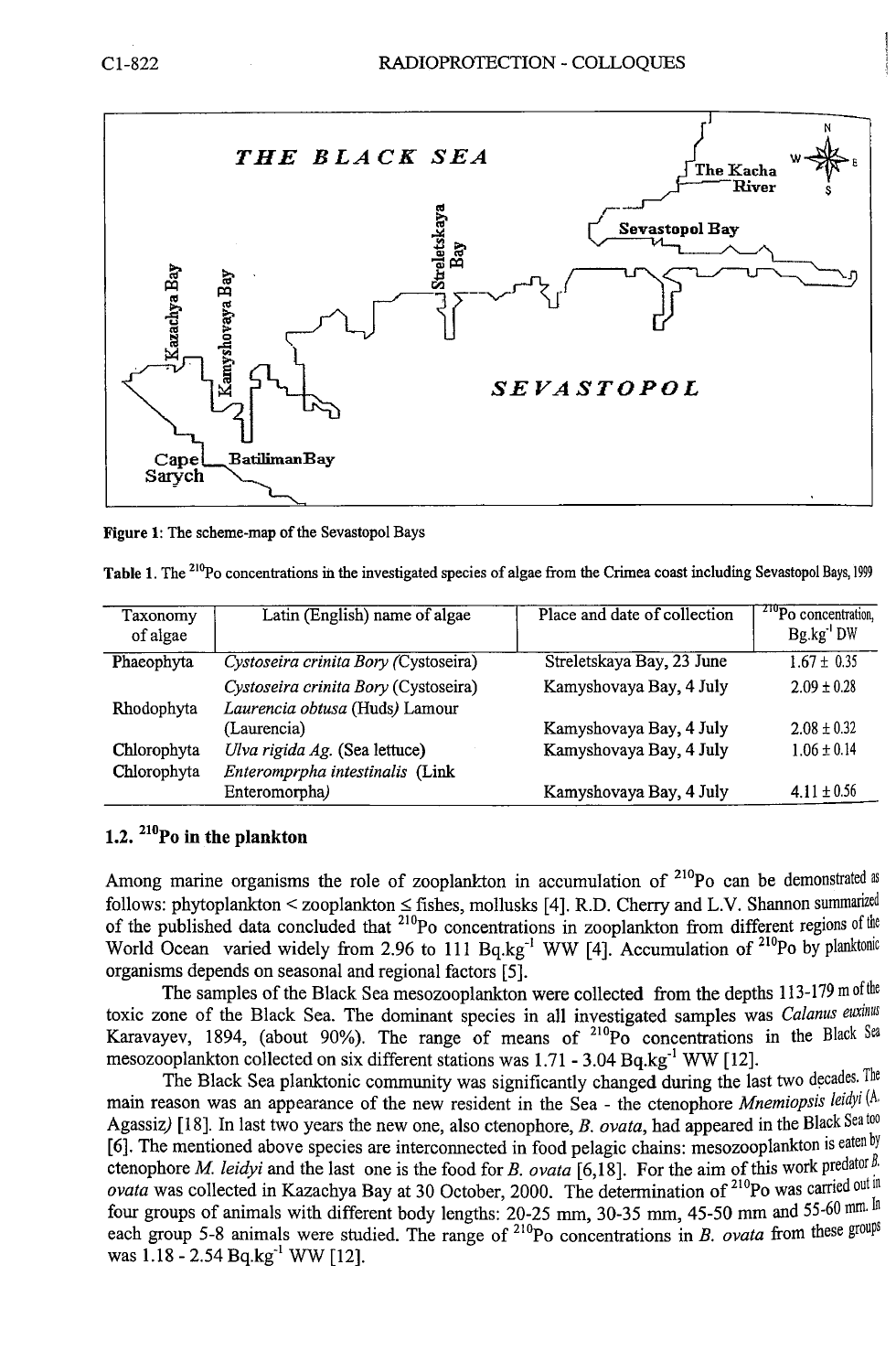As one can see <sup>210</sup>Po concentrations in the Black Sea mesozooplankton and in the super predator *B* ovata had comparable magnitudes. So, these data reflect food chains of some interconnected organisms representing part of the Black Sea planktonic community.

#### $1.3$ <sup>210</sup>Po in the Bivalvia (Molluscs)

 $20p_0$  concentrations in mussels from different regions of the World Ocean have been reported  $[1,4,8,15,16]$ . The variations of <sup>210</sup>Po concentrations in edible molluscs are connected with selected biological factors and environmental fluctuations [8,15,16].

The sampling of the main commercial species of mussels in the Black Sea *M. galloprovincialis*  was inside of four studied Sevastopol Bays. Three locations are natural and one is artificial situated at the maricultural farm. 293 mussels were investigated during June-July 1999. The number of individuals used  $\sin$  each determination depended on a size of mussel and vary from 5 to 22. Concentrations of <sup>210</sup>Po in soft tissues of mussels were determined in Bq.kg<sup>-1</sup> wet weight (WW). The range of the mean values was 5.3- $26.7 Bq$ , kg<sup>-1</sup> WW. It was observed that was a dependency of <sup>210</sup>Po concentrations in mussels from natural population on the length of their shells, but it is not so strong and varies widely (Fig.2a). It was stronger  $\sin$  case of the comparison of <sup>210</sup>Po concentrations calculated in 1 kg dry weight (DW) of soft tissue with the individual dry weight of mussel (Fig.2b). In artificial population  $^{210}$ Po concentrations in the investigated mussels with sizes 30-60 mm were on the level 20.3-21.6 Bq.kg<sup>-1</sup> WW. So, these values were very close. As one can see there is some difference between the natural and artificial populations.

It is known that the relation between the size of shell and mass of soft tissue in the Black Sea mussel depends on ecological factors, reproductive stage, quantity of food and it is changed via seasons [14]. The investigation of this mussel on the artificial collectors showed that the massive spawning *M.galloprovincialis* are two times in a year: in the spring and in the autumn. The animals with different size of shell take a part in the spawning. Age of the first-spawning mussels depends on season of settling. The rate of growing mussels settled in the spring is higher than in the autumn [14]. During spawning the mussel lost its mass with eggs and can lost some quantity of  $^{210}$ Po accumulated before this stage. So, as the results summarized process of an accumulation and loss of  $10^2PQ$  in mussel is realized via its life. In our experiments the mussels sampled on the artificial collectors were on the stage 1 (the relative quietness spawning) and one can see that this population was synchronic. So, if one compares different data of <sup>210</sup>Po in the mussels obtained by other authors it is requested to know as more as possible information about the biological features of this subject in the time of its investigation.



 **2: The dependency of <sup>210</sup>Po concentrations in soft tissue of mussel** *M. galloprovincialis* **on the size of shell, Thy stigated mussels were collected in Sevastopol Bays: 1 - Sevastopol Bay; 2 – the mouth of the Kacha River; 3 – Kazachya** Bay (natural population); 4 - Kazachya Bay (the artificial population).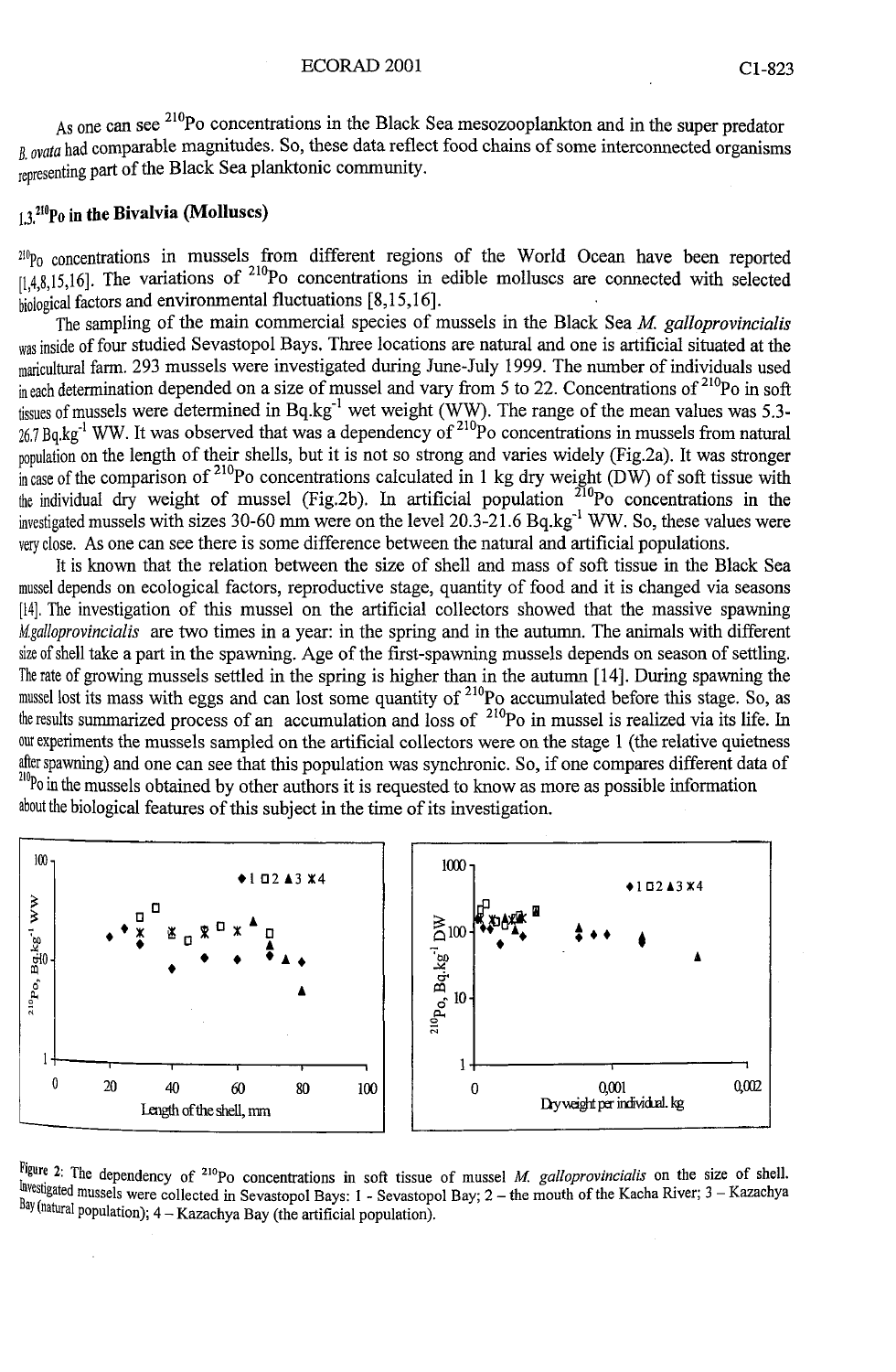# **1.4.** <sup>210</sup>Po in fishes

The <sup>210</sup>Po concentrations in the investigated species of the Black Sea fishes vary widely (Table 2). It was observed that there is a dependency between <sup>210</sup>Po concentrations in the fishes on their belonging to different ecological groups. They decrease from pelagic to demersal and benthic ones. Inside of each ecological group <sup>210</sup>Po concentration may vary widely too (Table 2). In some Black Sea fishes from different ecological groups <sup>210</sup>Po concentration was on the same level or range. Therefore the data obtained in our experiments were compared with the type of food and an inhabitancy of all stages of fishes including earlier stages of ontogenesis and it was shown that the period of life of larvas and young stages of fishes in pelagic condition is important in the accumulation of  $^{210}P^{\circ}$  [11].

Among pelagic fishes the highest concentrations of <sup>210</sup>Po were determined in the Black  $S_{eq}$ anchovy and sprat (Table 2), which are major commercial fishes and the main marine foodstuff for population of the Crimean area including Sevastopol Region. The catching of the Black Sea sprat was reached 95-98% of total one [19]. <sup>210</sup>Po concentration in whole body of the Black Sea sprat decreases with standard length (SL) (Fig.3) [10,11]. The same trend was observed for viscera and other organs of sprat (Fig.3). The contribution of sprat organs in accumulation of <sup>210</sup>Po is the following: viscera > stomach > skeleton > gills > muscle. <sup>210</sup>Po concentration in the liver was higher in 2.5-3 times than in whole body [10,11].

In some fishes from different ecological groups an accumulative ability of liver and gonads was compared. <sup>210</sup>Po concentration in liver of the pelagic flat needlefish was higher in 6.5 times than in gonads (17.6 and 2.7 Bq.kg<sup>-1</sup> WW). For the Black Sea turbot as benthic one such ratio was 7.7 (1.15 and 0.15  $Bq \, \text{kg}^{-1}$  WW) [10]. It is very important to underline that the role of reproductive organ of the Black Sea fishes in <sup>210</sup>Po accumulation is low.

| English name of fish       | Latin name of fish                          | <sup>210</sup> Po concentration, |  |  |
|----------------------------|---------------------------------------------|----------------------------------|--|--|
|                            |                                             | $Bq.kg^{-1}WW$                   |  |  |
| <b>Benthic</b> species     |                                             |                                  |  |  |
| Small scaled scorpion fish | Scorpaena porcus Linne                      | $0.67 \pm 0.08$                  |  |  |
| Common stargazer           | Uranoscorpus scaber Linne                   | $0.37 \pm 0.04$                  |  |  |
| Grass goby                 | Zosterisessor ophiocephalus (Pallas)        | $0.97 \pm 0.11$                  |  |  |
| Round goby                 | Neogobius melanostomus (Pallas)             | $1.73 \pm 0.22$                  |  |  |
| Black goby                 | Gobius niger Linne                          | $2.09 \pm 0.28$                  |  |  |
| Toad goby                  | Mesogobius batrachocephalus (Pallas)        | $0.58 \pm 0.07$                  |  |  |
| Blunt-snouted mullet       | Mullus barbatus ponticus Essipov            | $4.70 \pm 0.49$                  |  |  |
| Demersal fishes:           |                                             |                                  |  |  |
| Ocellated wrasse           | Crenilabrus ocellatus (Forsäl)              | $2.00 \pm 0.28$                  |  |  |
| Long-striped wrasse        | Symphodus tinca (Linne)                     | $6.60 \pm 0.87$                  |  |  |
| Whiting                    | Merlangius merlangus euxinus (Nordmann)     | $10.72 \pm 1.14$                 |  |  |
| Pelagic species:           |                                             |                                  |  |  |
| Mediterranean sand smelt   | Atherina hepsetus Linne                     | $1.70 \pm 0.21$                  |  |  |
| Flat needlefish            | Belone belone euxini (Günther)              | $7.37 \pm 0.79$                  |  |  |
| High-body pickerel         | Spicara smaris (Linne)                      | $13.60 \pm 1.41$                 |  |  |
| Black Sea scad             | Trachurus mediterraneus ponticus Aleev      | $5.22 \pm 0.49$                  |  |  |
| Black Sea sprat            | Sprattus sprattus phalericus (Risso)        | $32.03 \pm 3.21$                 |  |  |
| Black Sea anchovy          | Engraulis encrasicolus ponticus Aleksandrov | $40.72 \pm 4.34$                 |  |  |

**Table 2. The <sup>210</sup>Po concentration in the main species of the Black Sea fishes from Sevastopol Bays, May-June 1999.**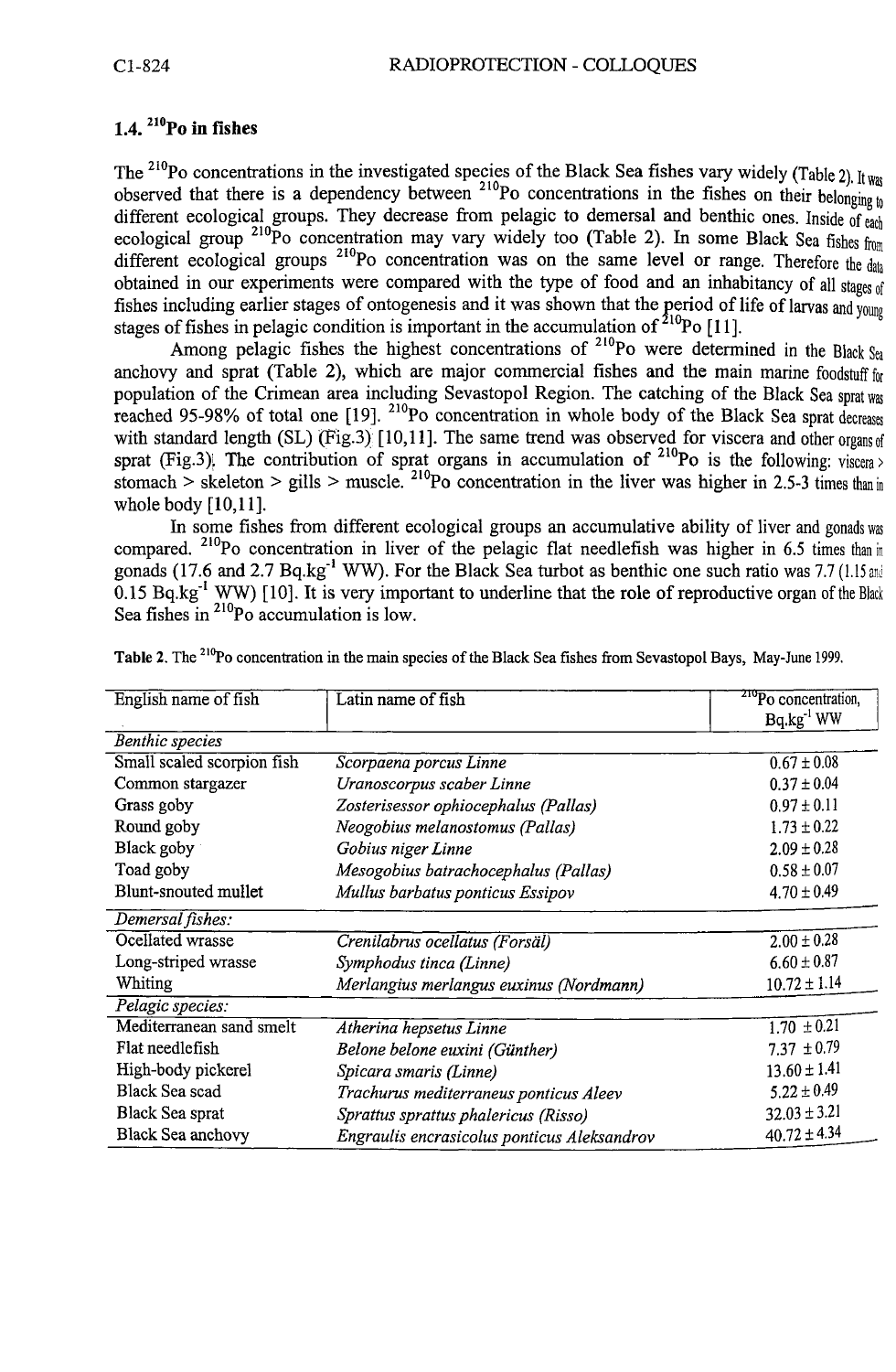

**figure 3'.210Po concentration in whole** body **and the** main **organs of sprat with** its **different standard length (SL).** 

The main results of this work:

- 1. The ability of marine organisms inhabited on the shelf of Crimea area including Sevastopol Bays is demonstrated as follows: benthic algae and benthic fishes < zooplankton < demersal fishes < pelagic fishes, mussels. The highest concentration of <sup>210</sup>Po was determined in the Black Sea anchovy and sprat.
- 2. In the Black Sea sprat, which is the main commercial fish in the investigated area, the concentration of <sup>210</sup>Po in its organs is: muscle < gills < skeleton < stomach < viscera.
- <sup>3. ""</sup>Po concentrations in the commercial species of the Black Sea mussels *M. galloprovincialis* were on the levels of the data from others regions of the World Ocean.

# Acknowledgments

This work in IBSS was carried out in the framework of IAEA Technical Co-operation Project RER/2/003 "Marine Environmental Assessment in the Black Sea Region" with material support, including alphaspectrometer EG&G BERTHOLD ORTEC WALLAC, <sup>208</sup>Po tracer, silver foil and some chemicals. The authors are also grateful to Dr. A.R. Boltachev, Dr. A.V. Pirkova and Dr. Z.A. Romanova (IBSS, Sevastopol) for useful discussions and practical help in the biological and ecological aspects of this work.

## References

- 1. Aarkrog A., Baxter M.S., Bettebcourt A.O., Bojanowski R., Bologa A., Charmasson S., Cunha I., Delfanti R., Duran E., Holm E., Jeffree R., Livingston H.D., Mahapanayawong S., Nies H., Osvath I., Pingyu Li, Povinec P.P., Sanchez A , Smith J.N. and D. Swift, *J. Env. Radioact.,* 34, (1997) 69-90.
- 2. Carvalho F.P, *Rad. Prot. Dosimetry,* 24, (1988) 113-117.
- <sup>3.</sup> Chen Q., Dalhgaard H., Nielsen S.P. and A. Aarkrog, Determination of <sup>210</sup>Po and <sup>210</sup>Pb in Mussel, Fish, Sediment, Petroleum (Department of Nuclear Safety Research and Facilities of Risoe National Laboratory, Denmark, Roskilde, 1998) 10 p.
- **4-** Cheny R.D. and L.V. Shannon,. *Atomic Energy Review,* 12 (1974) 3-45.
- 5- Cherry R.D. and M. Heyraud, *Marine Biology,* 65 (1981) 165-175.
- **k** Finenko G.A., Romanova Z.A. and G.L. Abolmasova, *Ecology of the Sea,* 50 (2000) 21-25 (In Russian).